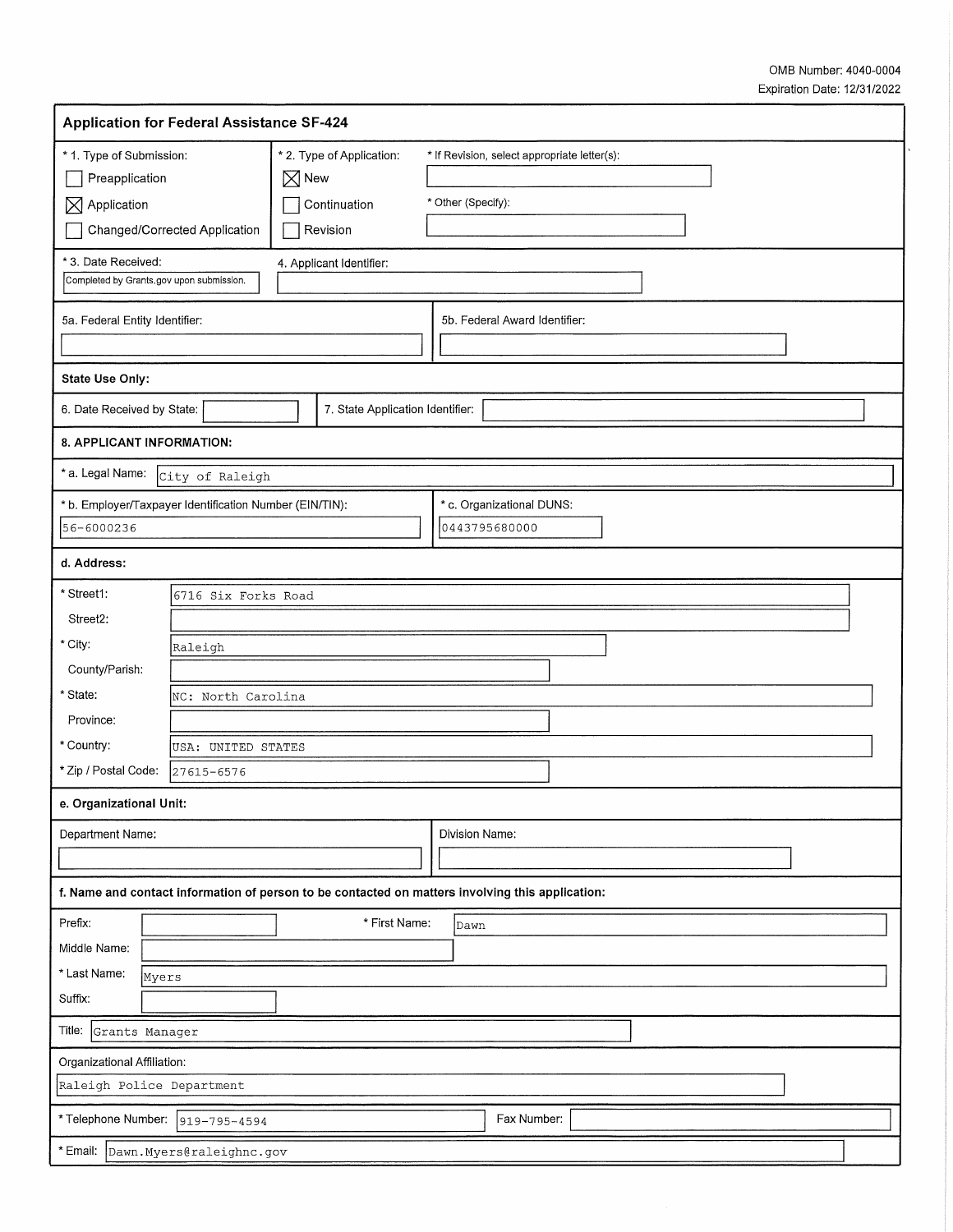| <b>Application for Federal Assistance SF-424</b>                                            |
|---------------------------------------------------------------------------------------------|
| * 9. Type of Applicant 1: Select Applicant Type:                                            |
| C: City or Township Government                                                              |
| Type of Applicant 2: Select Applicant Type:                                                 |
|                                                                                             |
| Type of Applicant 3: Select Applicant Type:                                                 |
|                                                                                             |
| * Other (specify):                                                                          |
|                                                                                             |
| * 10. Name of Federal Agency:                                                               |
| Bureau of Justice Assistance                                                                |
| 11. Catalog of Federal Domestic Assistance Number:                                          |
| 16.738                                                                                      |
| CFDA Title:                                                                                 |
| Edward Byrne Memorial Justice Assistance Grant Program                                      |
|                                                                                             |
| * 12. Funding Opportunity Number:<br>O-BJA-2021-35004                                       |
| * Title:                                                                                    |
| BJA FY 21 Edward Byrne Memorial Justice Assistance Grant (JAG) Program - Local Solicitation |
|                                                                                             |
|                                                                                             |
|                                                                                             |
| 13. Competition Identification Number:                                                      |
| C-BJA-2021-00150-PROD                                                                       |
| Title:                                                                                      |
| Category 2 - Applicants with eligible allocation amounts of \$25,000 or more                |
|                                                                                             |
|                                                                                             |
| 14. Areas Affected by Project (Cities, Counties, States, etc.):                             |
| Delete Attachment<br>Add Attachment<br>View Attachment                                      |
|                                                                                             |
| * 15. Descriptive Title of Applicant's Project:                                             |
| Raleigh Police Department and Wake County Sheriff's Office: Police Equipment and Training   |
|                                                                                             |
|                                                                                             |
| Attach supporting documents as specified in agency instructions.                            |
| <b>Add Attachments</b><br>Delete Attachments<br>View Attachments                            |
|                                                                                             |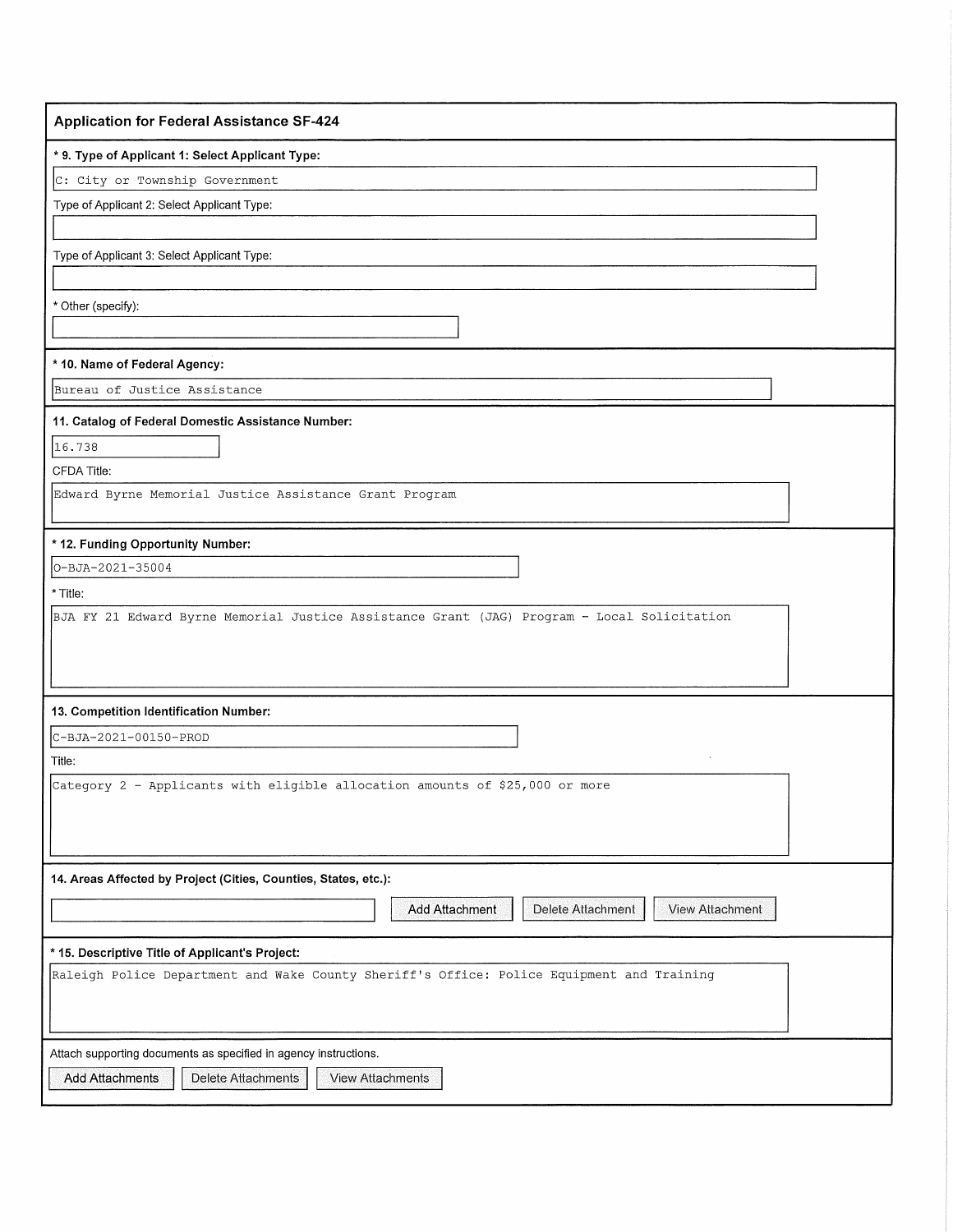| <b>Application for Federal Assistance SF-424</b>                                                                                                                                                                                                                                                                                                                                                                                                                                                                                                                                                                                                                                          |  |  |  |  |  |
|-------------------------------------------------------------------------------------------------------------------------------------------------------------------------------------------------------------------------------------------------------------------------------------------------------------------------------------------------------------------------------------------------------------------------------------------------------------------------------------------------------------------------------------------------------------------------------------------------------------------------------------------------------------------------------------------|--|--|--|--|--|
| 16. Congressional Districts Of:                                                                                                                                                                                                                                                                                                                                                                                                                                                                                                                                                                                                                                                           |  |  |  |  |  |
| * b. Program/Project<br>* a. Applicant<br> 02,04<br>02,04                                                                                                                                                                                                                                                                                                                                                                                                                                                                                                                                                                                                                                 |  |  |  |  |  |
| Attach an additional list of Program/Project Congressional Districts if needed.                                                                                                                                                                                                                                                                                                                                                                                                                                                                                                                                                                                                           |  |  |  |  |  |
| <b>View Attachment</b><br>Delete Attachment<br>Add Attachment                                                                                                                                                                                                                                                                                                                                                                                                                                                                                                                                                                                                                             |  |  |  |  |  |
| 17. Proposed Project:                                                                                                                                                                                                                                                                                                                                                                                                                                                                                                                                                                                                                                                                     |  |  |  |  |  |
| * b. End Date:<br>109/30/2024<br>* a. Start Date:<br>10/01/2021                                                                                                                                                                                                                                                                                                                                                                                                                                                                                                                                                                                                                           |  |  |  |  |  |
| 18. Estimated Funding (\$):                                                                                                                                                                                                                                                                                                                                                                                                                                                                                                                                                                                                                                                               |  |  |  |  |  |
| * a. Federal<br>88,381.00                                                                                                                                                                                                                                                                                                                                                                                                                                                                                                                                                                                                                                                                 |  |  |  |  |  |
| * b. Applicant<br>0.00                                                                                                                                                                                                                                                                                                                                                                                                                                                                                                                                                                                                                                                                    |  |  |  |  |  |
| * c. State<br>0.00                                                                                                                                                                                                                                                                                                                                                                                                                                                                                                                                                                                                                                                                        |  |  |  |  |  |
| * d. Local<br>0.00                                                                                                                                                                                                                                                                                                                                                                                                                                                                                                                                                                                                                                                                        |  |  |  |  |  |
| * e. Other<br>0.00                                                                                                                                                                                                                                                                                                                                                                                                                                                                                                                                                                                                                                                                        |  |  |  |  |  |
| * f. Program Income<br>0.00                                                                                                                                                                                                                                                                                                                                                                                                                                                                                                                                                                                                                                                               |  |  |  |  |  |
| * g. TOTAL<br>88,381.00                                                                                                                                                                                                                                                                                                                                                                                                                                                                                                                                                                                                                                                                   |  |  |  |  |  |
| * 19. Is Application Subject to Review By State Under Executive Order 12372 Process?                                                                                                                                                                                                                                                                                                                                                                                                                                                                                                                                                                                                      |  |  |  |  |  |
| a. This application was made available to the State under the Executive Order 12372 Process for review on                                                                                                                                                                                                                                                                                                                                                                                                                                                                                                                                                                                 |  |  |  |  |  |
| b. Program is subject to E.O. 12372 but has not been selected by the State for review.                                                                                                                                                                                                                                                                                                                                                                                                                                                                                                                                                                                                    |  |  |  |  |  |
| c. Program is not covered by E.O. 12372.<br>⋈                                                                                                                                                                                                                                                                                                                                                                                                                                                                                                                                                                                                                                             |  |  |  |  |  |
| * 20. Is the Applicant Delinquent On Any Federal Debt? (If "Yes," provide explanation in attachment.)                                                                                                                                                                                                                                                                                                                                                                                                                                                                                                                                                                                     |  |  |  |  |  |
| $\boxtimes$ No<br>Yes                                                                                                                                                                                                                                                                                                                                                                                                                                                                                                                                                                                                                                                                     |  |  |  |  |  |
| If "Yes", provide explanation and attach                                                                                                                                                                                                                                                                                                                                                                                                                                                                                                                                                                                                                                                  |  |  |  |  |  |
| View Attachment<br>Add Attachment<br>Delete Attachment                                                                                                                                                                                                                                                                                                                                                                                                                                                                                                                                                                                                                                    |  |  |  |  |  |
| 21. *By signing this application, I certify (1) to the statements contained in the list of certifications** and (2) that the statements<br>herein are true, complete and accurate to the best of my knowledge. I also provide the required assurances** and agree to<br>comply with any resulting terms if I accept an award. I am aware that any false, fictitious, or fraudulent statements or claims may<br>subject me to criminal, civil, or administrative penalties. (U.S. Code, Title 218, Section 1001)<br>$\boxtimes$ ** I AGREE<br>** The list of certifications and assurances, or an internet site where you may obtain this list, is contained in the announcement or agency |  |  |  |  |  |
| specific instructions.                                                                                                                                                                                                                                                                                                                                                                                                                                                                                                                                                                                                                                                                    |  |  |  |  |  |
| <b>Authorized Representative:</b>                                                                                                                                                                                                                                                                                                                                                                                                                                                                                                                                                                                                                                                         |  |  |  |  |  |
| Prefix:<br>* First Name:<br>Marchell                                                                                                                                                                                                                                                                                                                                                                                                                                                                                                                                                                                                                                                      |  |  |  |  |  |
| Middle Name:                                                                                                                                                                                                                                                                                                                                                                                                                                                                                                                                                                                                                                                                              |  |  |  |  |  |
| * Last Name:<br>Adams-David                                                                                                                                                                                                                                                                                                                                                                                                                                                                                                                                                                                                                                                               |  |  |  |  |  |
| Suffix:                                                                                                                                                                                                                                                                                                                                                                                                                                                                                                                                                                                                                                                                                   |  |  |  |  |  |
| * Title:<br>City Manager                                                                                                                                                                                                                                                                                                                                                                                                                                                                                                                                                                                                                                                                  |  |  |  |  |  |
| Fax Number:<br>*Telephone Number: 919-996-3070                                                                                                                                                                                                                                                                                                                                                                                                                                                                                                                                                                                                                                            |  |  |  |  |  |
| * Email:<br>City.Manager@raleighnc.gov                                                                                                                                                                                                                                                                                                                                                                                                                                                                                                                                                                                                                                                    |  |  |  |  |  |
| * Date Signed:<br>* Signature of Authorized Representative:<br>Completed by Grants.gov upon submission.<br>Completed by Grants.gov upon submission.                                                                                                                                                                                                                                                                                                                                                                                                                                                                                                                                       |  |  |  |  |  |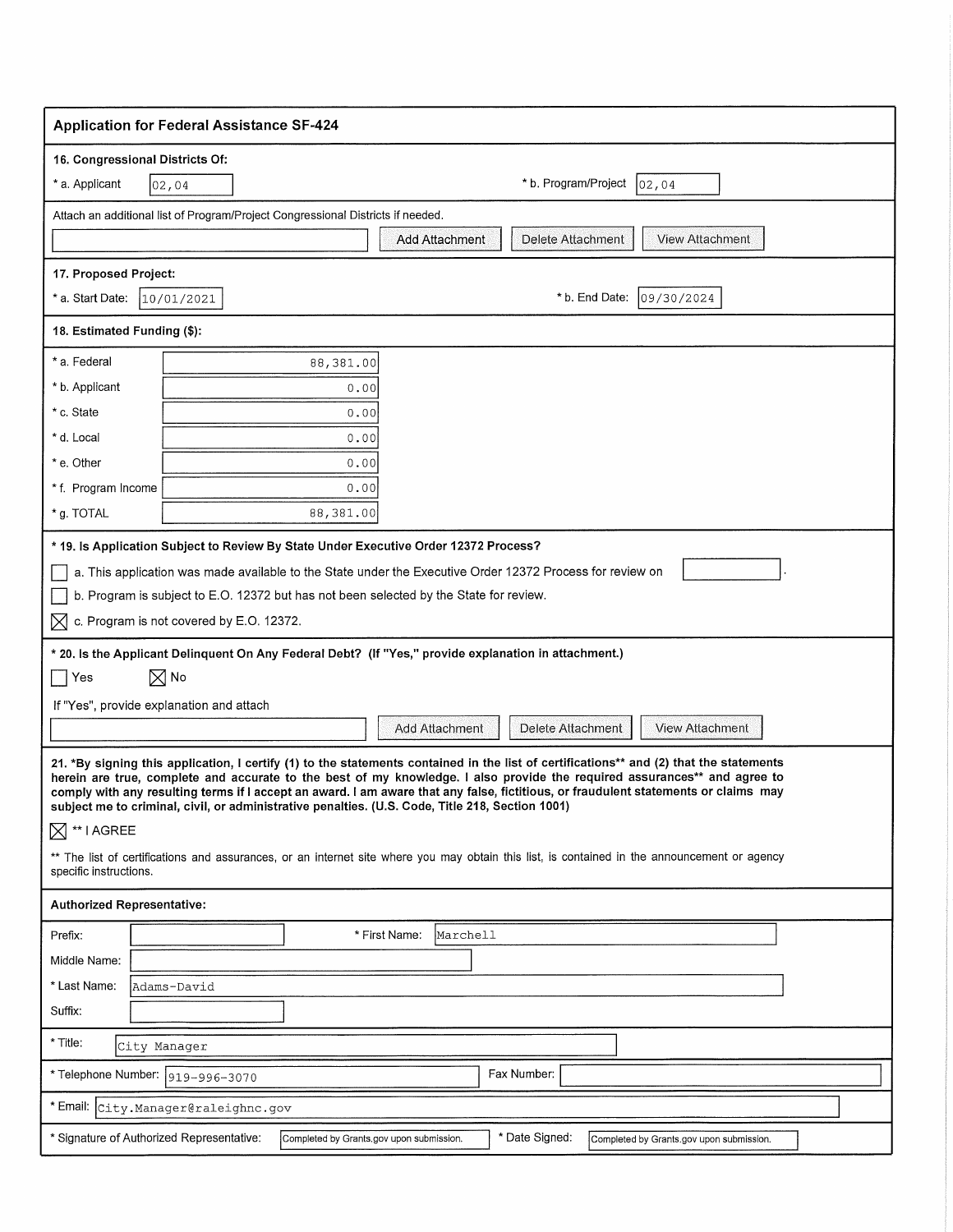## **DISCLOSURE OF LOBBYING ACTIVITIES**

Complete this form to disclose lobbying activities pursuant to 31 U.S.C.1352

OMB Number: 4040-0013 Expiration Date: 02/28/2022

| 1. * Type of Federal Action:                                                                                                                                                                                                                                                                                                                                                                                                                                                                                                                                                                                                  | 2. * Status of Federal Action: |                             | 3. * Report Type:                                                    |  |
|-------------------------------------------------------------------------------------------------------------------------------------------------------------------------------------------------------------------------------------------------------------------------------------------------------------------------------------------------------------------------------------------------------------------------------------------------------------------------------------------------------------------------------------------------------------------------------------------------------------------------------|--------------------------------|-----------------------------|----------------------------------------------------------------------|--|
| a. contract                                                                                                                                                                                                                                                                                                                                                                                                                                                                                                                                                                                                                   | a. bid/offer/application       |                             | a. initial filing                                                    |  |
| b. grant                                                                                                                                                                                                                                                                                                                                                                                                                                                                                                                                                                                                                      | b. initial award               |                             | b. material change                                                   |  |
| c. cooperative agreement<br>d. Ioan                                                                                                                                                                                                                                                                                                                                                                                                                                                                                                                                                                                           | c. post-award                  |                             |                                                                      |  |
| e. loan guarantee                                                                                                                                                                                                                                                                                                                                                                                                                                                                                                                                                                                                             |                                |                             |                                                                      |  |
| f. loan insurance                                                                                                                                                                                                                                                                                                                                                                                                                                                                                                                                                                                                             |                                |                             |                                                                      |  |
| Name and Address of Reporting Entity:<br>4.                                                                                                                                                                                                                                                                                                                                                                                                                                                                                                                                                                                   |                                |                             |                                                                      |  |
| $\boxtimes$ Prime<br>SubAwardee                                                                                                                                                                                                                                                                                                                                                                                                                                                                                                                                                                                               |                                |                             |                                                                      |  |
| * Name<br>City of Raleigh                                                                                                                                                                                                                                                                                                                                                                                                                                                                                                                                                                                                     |                                |                             |                                                                      |  |
| * Street 1<br>222 W. Hargett Street                                                                                                                                                                                                                                                                                                                                                                                                                                                                                                                                                                                           |                                | Street 2                    |                                                                      |  |
| * City<br>Raleigh                                                                                                                                                                                                                                                                                                                                                                                                                                                                                                                                                                                                             | State<br>NC: North Carolina    |                             | Zip<br>27601-1316                                                    |  |
| Congressional District, if known:                                                                                                                                                                                                                                                                                                                                                                                                                                                                                                                                                                                             |                                |                             |                                                                      |  |
| 5. If Reporting Entity in No.4 is Subawardee, Enter Name and Address of Prime:                                                                                                                                                                                                                                                                                                                                                                                                                                                                                                                                                |                                |                             |                                                                      |  |
|                                                                                                                                                                                                                                                                                                                                                                                                                                                                                                                                                                                                                               |                                |                             |                                                                      |  |
|                                                                                                                                                                                                                                                                                                                                                                                                                                                                                                                                                                                                                               |                                |                             |                                                                      |  |
|                                                                                                                                                                                                                                                                                                                                                                                                                                                                                                                                                                                                                               |                                |                             |                                                                      |  |
|                                                                                                                                                                                                                                                                                                                                                                                                                                                                                                                                                                                                                               |                                |                             |                                                                      |  |
| 6. * Federal Department/Agency:                                                                                                                                                                                                                                                                                                                                                                                                                                                                                                                                                                                               |                                |                             | 7. * Federal Program Name/Description:                               |  |
| U.S. Department of Justice                                                                                                                                                                                                                                                                                                                                                                                                                                                                                                                                                                                                    |                                |                             | Edward Byrne Memorial Justice Assistance Grant Program               |  |
|                                                                                                                                                                                                                                                                                                                                                                                                                                                                                                                                                                                                                               |                                | CFDA Number, if applicable: | 16.738                                                               |  |
| 8. Federal Action Number, if known:                                                                                                                                                                                                                                                                                                                                                                                                                                                                                                                                                                                           |                                | 9. Award Amount, if known:  |                                                                      |  |
|                                                                                                                                                                                                                                                                                                                                                                                                                                                                                                                                                                                                                               |                                |                             |                                                                      |  |
|                                                                                                                                                                                                                                                                                                                                                                                                                                                                                                                                                                                                                               |                                | \$                          |                                                                      |  |
| 10. a. Name and Address of Lobbying Registrant:                                                                                                                                                                                                                                                                                                                                                                                                                                                                                                                                                                               |                                |                             |                                                                      |  |
| * First Name<br>Prefix<br>Not Applicable                                                                                                                                                                                                                                                                                                                                                                                                                                                                                                                                                                                      |                                | Middle Name                 |                                                                      |  |
| * Last Name<br>Not Applicable                                                                                                                                                                                                                                                                                                                                                                                                                                                                                                                                                                                                 |                                | Suffix                      |                                                                      |  |
| * Street 1                                                                                                                                                                                                                                                                                                                                                                                                                                                                                                                                                                                                                    |                                | Street 2                    |                                                                      |  |
|                                                                                                                                                                                                                                                                                                                                                                                                                                                                                                                                                                                                                               | State                          |                             | Zip                                                                  |  |
| * City                                                                                                                                                                                                                                                                                                                                                                                                                                                                                                                                                                                                                        |                                |                             |                                                                      |  |
| b. Individual Performing Services (including address if different from No. 10a)                                                                                                                                                                                                                                                                                                                                                                                                                                                                                                                                               |                                |                             |                                                                      |  |
| Prefix<br>* First Name<br>Not Applicable                                                                                                                                                                                                                                                                                                                                                                                                                                                                                                                                                                                      |                                | Middle Name                 |                                                                      |  |
| * Last Name<br>Not Applicable                                                                                                                                                                                                                                                                                                                                                                                                                                                                                                                                                                                                 |                                | Suffix                      |                                                                      |  |
| * Street 1                                                                                                                                                                                                                                                                                                                                                                                                                                                                                                                                                                                                                    |                                | Street 2                    |                                                                      |  |
| * City                                                                                                                                                                                                                                                                                                                                                                                                                                                                                                                                                                                                                        | State                          |                             | Zip                                                                  |  |
| Information requested through this form is authorized by title 31 U.S.C. section 1352. This disclosure of lobbying activities is a material representation of fact upon which<br>11.<br>reliance was placed by the tier above when the transaction was made or entered into. This disclosure is required pursuant to 31 U.S.C. 1352. This information will be reported to<br>the Congress semi-annually and will be available for public inspection. Any person who fails to file the required disclosure shall be subject to a civil penalty of not less than<br>\$10,000 and not more than \$100,000 for each such failure. |                                |                             |                                                                      |  |
| * Signature:<br>Completed on submission to Grants.gov                                                                                                                                                                                                                                                                                                                                                                                                                                                                                                                                                                         |                                |                             |                                                                      |  |
| * First Name<br>*Name:<br>Prefix                                                                                                                                                                                                                                                                                                                                                                                                                                                                                                                                                                                              | Marchell                       | Middle Name                 |                                                                      |  |
| * Last Name<br>Adams-David                                                                                                                                                                                                                                                                                                                                                                                                                                                                                                                                                                                                    |                                | Suffix                      |                                                                      |  |
| Title:<br>City Manager                                                                                                                                                                                                                                                                                                                                                                                                                                                                                                                                                                                                        | Telephone No.: 919-996-3070    |                             | Date: Completed on submission to Grants.gov                          |  |
| <b>Federal Use Only:</b>                                                                                                                                                                                                                                                                                                                                                                                                                                                                                                                                                                                                      |                                |                             | Authorized for Local Reproduction<br>Standard Form - LLL (Rev. 7-97) |  |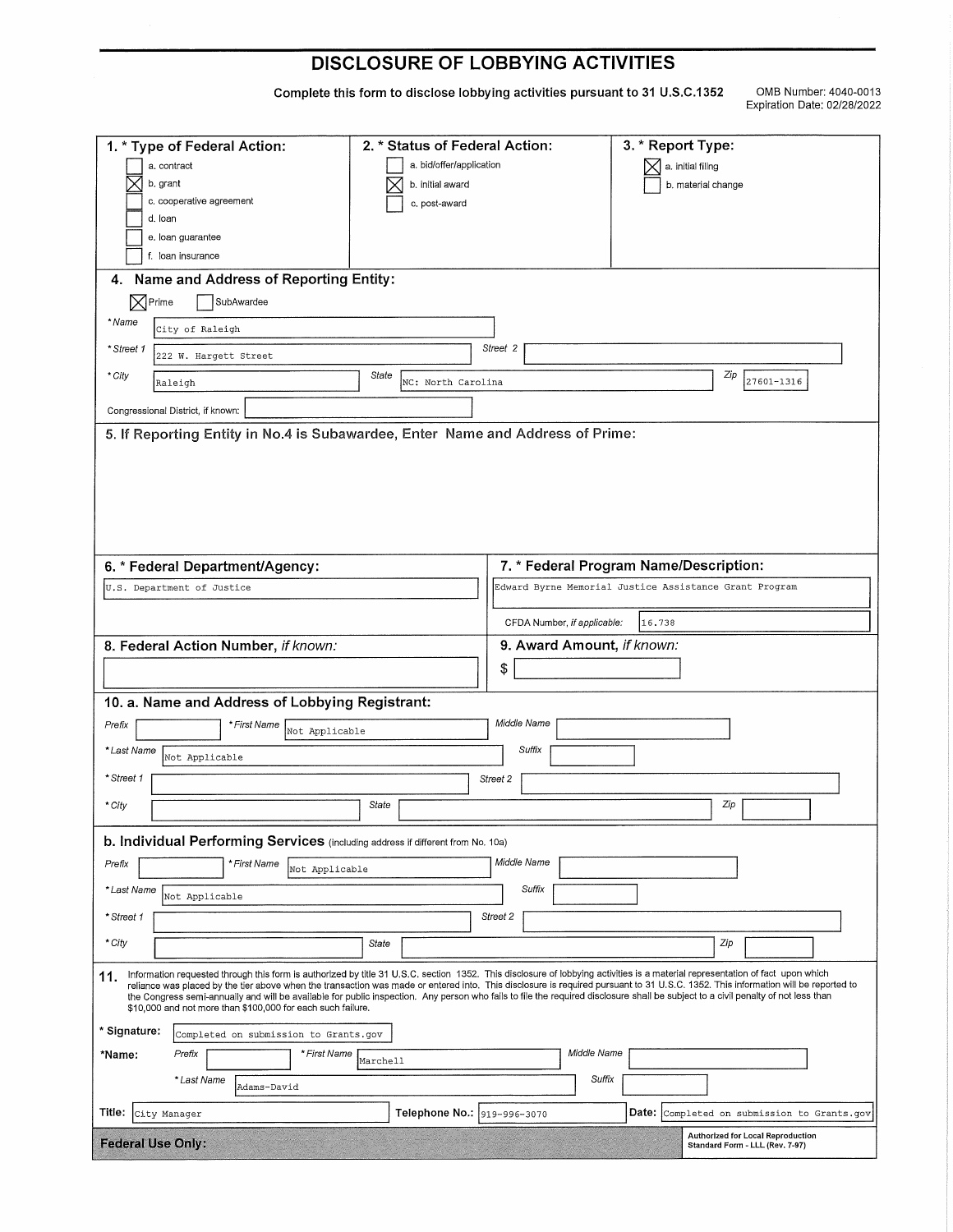# 2021 Justice Assistance Grant Program Narrative

## *Description of the Issue*

Police personnel require training, equipment, understanding, and empowerment to effectively and strategically slow down dynamic police situations in a manner that allows more time, distance, space, and tactical flexibility needed to safely resolve those situations, maintain community trust, and reflect organizational values.

Like many other agencies, the Raleigh Police Department has provided one‐time de‐escalation training to its personnel in the past and addressed de‐escalation through departmental policies, such as its use‐of‐ force policy; however, it, like many other agencies, cannot continue to rely on such efforts to fully address organizational needs in the current environment.

The Raleigh Police Department plans to use its share of the 2021 JAG funds to pay contractual costs related to providing de‐escalation training to its sworn and civilian staff. This training will help personnel learn and practice methods to effectively and strategically slow down dynamic situations in a manner that allows more time, distance, space, and tactical flexibility needed to safely resolve those situations, maintain community trust, and reflect organizational values.

The Wake County Sheriff's Office plans to use its 2021 Justice Assistance Grant funding to purchase both supplies and equipment. The supplies the WCSO plans to purchase include pepper projectile launchers, projectile launcher tanks, and boxes of both inert powder projectiles and OC powder projectiles. Under the Equipment category, the WCSO proposes to use \$25,941.24 in 2021 JAG funds to complete the purchase of a police boat to replace its current police boat that is more than 25 years old. This police boat will be used to conduct ordinary law enforcement operations, such as patrolling the lakes of Wake County and enforcing boater safety laws. WCSO also plans to purchase one covert box camera system for \$8,995 to be used for surveillance within Wake County.

As soon as the 2021 JAG funds are properly set up in the City of Raleigh's financial system and a Memorandum of Understanding and a subaward agreement are signed by the City of Raleigh and Wake County, then the Wake County Sheriff's Office will be subawarded its agreed‐upon share of the funding. These funds will be available to the Wake County Sheriff's Office on a reimbursement basis after sufficient and proper documentation has been received by the City of Raleigh regarding the expenditures that have been made.

### *Project Design and Implementation*

The Raleigh Police Department operates under the City of Raleigh's FY21‐25 strategic plan, which was developed by teams of personnel from a variety of City departments. Informed by community input from Raleigh residents and business owners, these teams composed performance measures, objectives, and initiatives for each of the six key focus areas of the plan. The RPD's proposed use for its 2021 JAG funds supports the COR Strategic Plan Safe, Vibrant, Healthy Objective 5: Pursue efforts to build trust, transparency, and accountability in the City's policing services to provide a positive level of real and perceived safety in the community.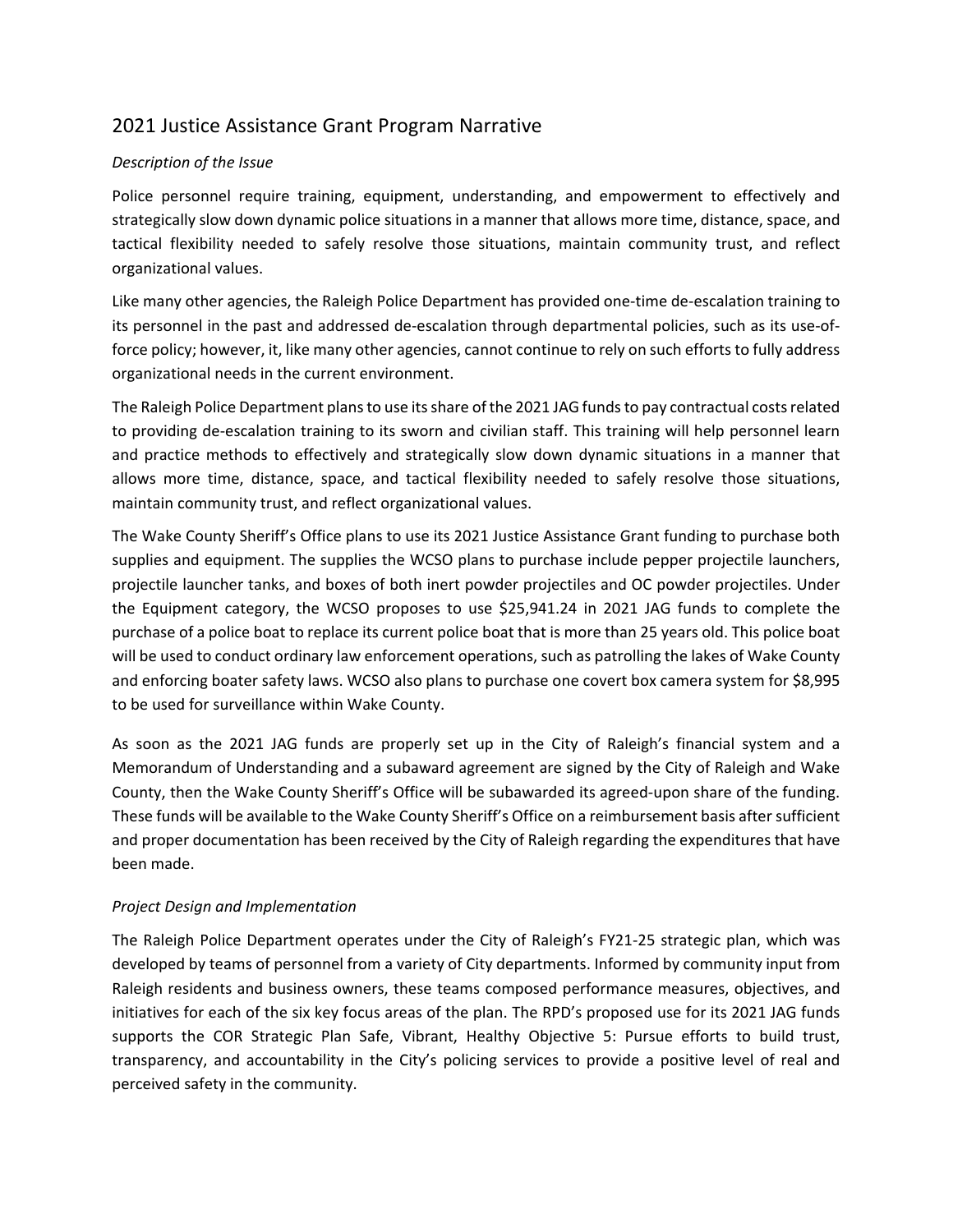#### *Capabilities and Competencies*

The Raleigh Police Department participates in several coordination efforts with other criminal justice agencies on a state and local level. The RPD is a member of the Multi‐Agency Information Network, which meets monthly to share information regarding crime patterns/trends and major cases. Other members of MAIN include most of the law enforcement agencies in Wake County, as well as local campus police departments and sheriff's offices from neighboring counties. The RPD also participates in information sharing through the North Carolina Information Sharing and Analysis Center (ISAAC), and one of its supervisors in the RPD's real-time crime intelligence center serves as a Field Liaison Officer with ISAAC regarding potential threats to the state. The RPD also coordinates response efforts with the N.C. State Capitol Police during protests at the N.C. Capitol grounds and with the N.C. State University Police during large‐scale university‐sponsored events.

### *Plan for Collecting the Data Required for this Solicitation's Performance Measures*

The Raleigh Police Department's proposed project falls under "Training" in the Law Enforcement purpose area. The metrics on the Performance Management Tool related to training are how much JAG funding was used for training, how many individuals from the agency were training since the last reporting period, and how many training hours received and provided have been completed during this training period. The RPD's grants manager will collect all documentation related to the payment of JAG funds for these training sessions, so that the total amount spent on training can be calculated. As a regular procedure, the RPD Training Staff requires all participants in any training session to sign into the session so that everyone's training record can be updated to reflect their participation. The Training Staff also keeps a record of each training session that includes the length of instruction time provided.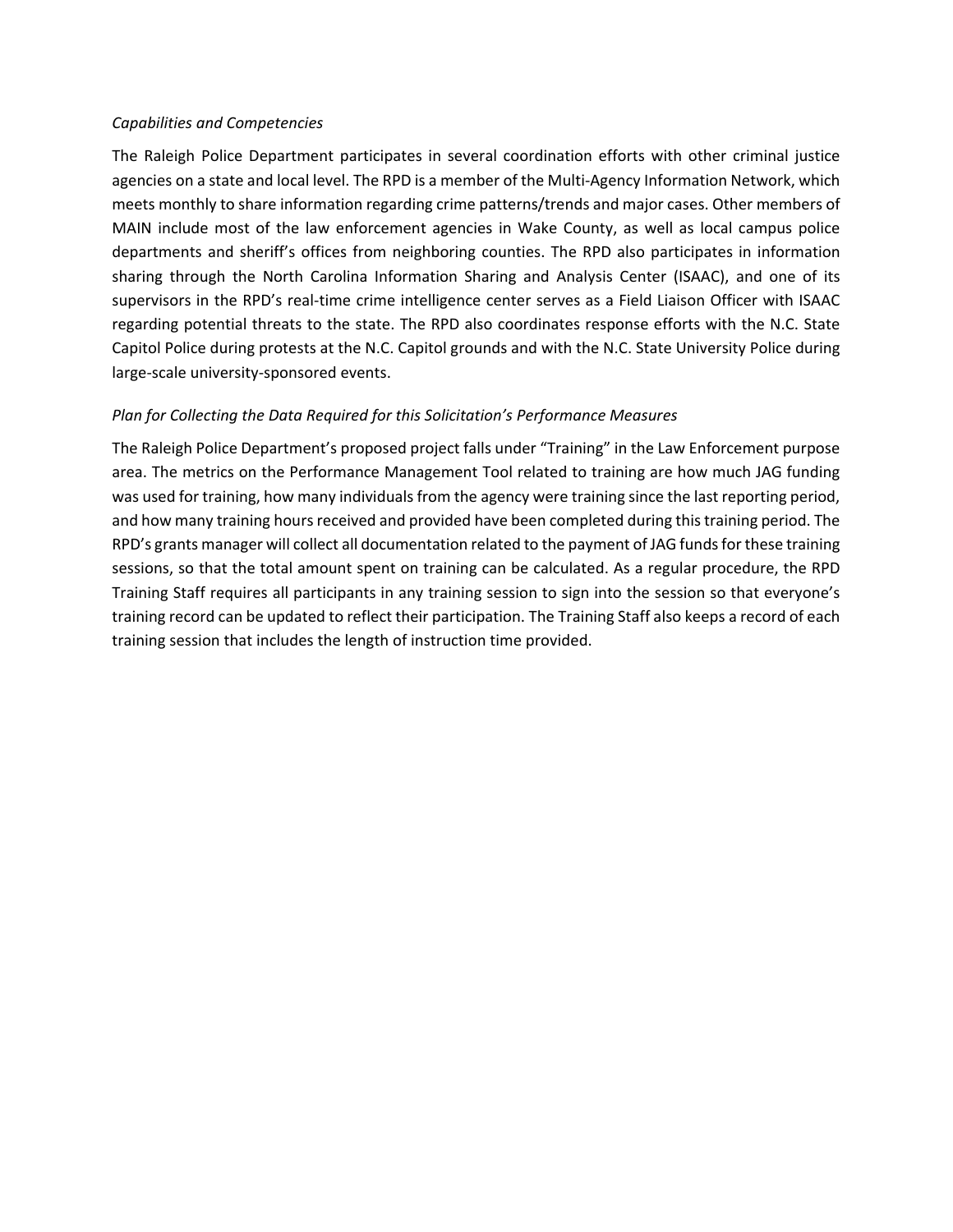### **2021 Justice Assistance Grant Budget**

#### *Raleigh Police Department*

| <b>Contractual Services</b>                        |                      | Total       |
|----------------------------------------------------|----------------------|-------------|
| Contractual costs for conducting training programs |                      | \$48,610,00 |
|                                                    | <b>Total for RPD</b> | \$48,610.00 |

The Raleigh Police Department will use \$48,610 to pay contractual costs for conducting training programs for its sworn and civilian staff relating to de‐escalation skills.

#### *Wake County Sheriff's Office*

| <b>Subaward</b>                            |          |    |                             |              |
|--------------------------------------------|----------|----|-----------------------------|--------------|
| <b>Supplies</b><br>Quantity                |          |    | Cost                        | Total        |
| Pepper Projectile Launcher                 | 4        | Ş  | 849.00                      | \$3,396.00   |
| Projectile Launcher 30 Cubic Inch HPA Tank | 2        | \$ | 99.95                       | \$199.90     |
| 375ct Inert Powder Projectiles             | 3        | ς  | 300.00                      | \$900.00     |
| 90ct OC Powder Projectiles                 | 2        | \$ | 232.00                      | \$338.86     |
|                                            |          |    | <b>Total Supplies</b>       | \$4,834.76   |
| Equipment                                  | Quantity |    | Cost                        | <b>Total</b> |
| Police Boat and Equipment                  | 1        | S  | 25,941.24                   | \$25,941.24  |
| Covert Box Camera System                   |          |    | 8,995.00                    | \$8,995.00   |
|                                            |          |    | <b>Total Equipment</b>      | \$34,936.24  |
|                                            |          |    | <b>Total for WCSO</b>       | \$39,771.00  |
|                                            |          |    | <b>Total Project Budget</b> | \$88,381.00  |

Under the Supplies category, the Wake County Sheriff's Office plans to purchase four (4) pepper projectile launchers at \$849 each for a total of \$3,396, and two (2) projectile launcher tanks at \$99.95 each for a total of \$199.90. WCSO will also purchase three (3) 375‐count boxes of inert powder projectiles at \$300 per unit for a total of \$900. WCSO will use the remaining funds in the amount of \$338.86 to put towards the purchase of two (2) 90‐count boxes of OC powder projectiles at \$232 per unit. Under the Equipment category, WCSO plans to use \$25,941.24 in 2021 JAG funds to complete the purchase of a police boat to replace its current police boat that is more than 25 years old. This police boat will be used to conduct ordinary law enforcement operations, such as patrolling the lakes of Wake County and enforcing boater safety laws. WCSO also plans to purchase one covert box camera system for \$8,995 to be used for surveillance within Wake County.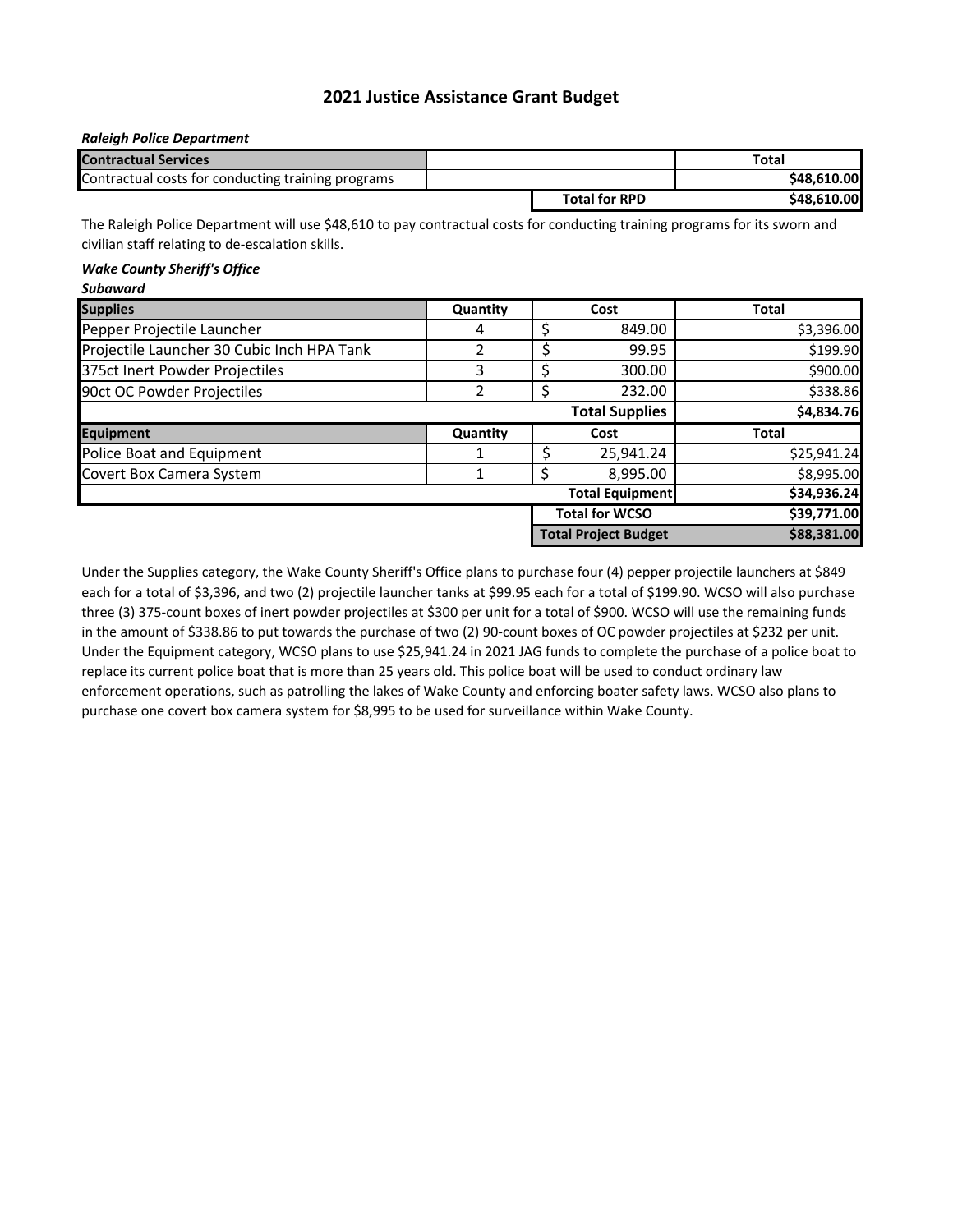# 2021 Justice Assistance Grant Budget Narrative

Under the Contractual Services category, the Raleigh Police Department plans to use \$48,610 to pay contractual costs for conducting training sessions for its sworn and civilian staff relating to de‐escalation skills.

Under the Subaward category, the Wake County Sheriff's Office proposes to purchase both supplies and equipment.

Under the Supplies category, WCSO plans to purchase four (4) pepper projectile launchers at \$849 each for a total of \$3,396, and two (2) projectile launcher tanks at \$99.95 each for a total of \$199.90. WCSO also plans to purchase three (3) 375‐count boxes of inert powder projectiles at \$300 per unit for a total of \$900. WCSO plans to use the remaining funds in the amount of \$338.86 to put towards the purchase of two (2) 90‐count boxes of OC powder projectiles at \$232 per unit. A pepper projectile launcher is used for crowd control and in correctional facilities. WCSO has two detention facilities with an average daily population of 1,100 residents. This device is a less lethal tool for deputies and detention officers to use that should decrease injury while taking someone into custody who may be experiencing a mental health crisis.

Under the Equipment category, the WCSO proposes to use \$25,941.24 in 2021 JAG funds to complete the purchase of a police boat to replace its current police boat that is more than 25 years old. This police boat will be used to conduct ordinary law enforcement operations, such as patrolling the lakes of Wake County and enforcing boater safety laws.

WCSO also plans to purchase one covert box camera system for \$8,995 to be used for surveillance within Wake County.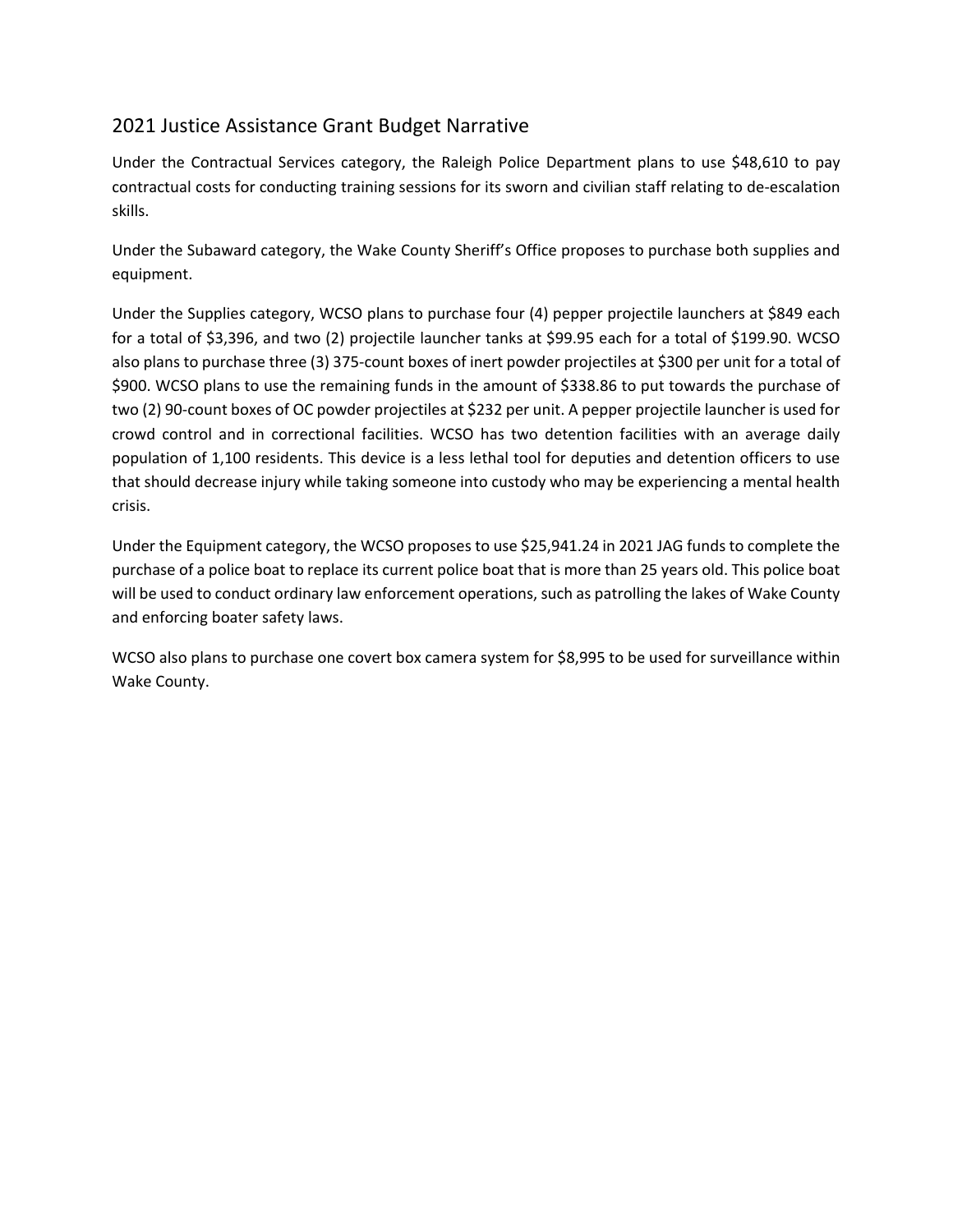

#### **Background**

Recipients' financial management systems and internal controls must meet certain requirements, including those set out in the "Part 200 Uniform Requirements" (2.C.F.R. Part 2800).

Including at a minimum, the financial management system of each OJP award recipient must provide for the following:

- (1) Identification, in its accounts, of all Federal awards received and expended and the Federal programs under<br>which they were received. Federal program and Federal award identification must include, as applicable, the<br>CF
- (2)Accurate, current, and complete disclosure of the financial results of each Federal award or program.
- (3)Records that identify adequately the source and application of funds for Federally-funded activities. These records must contain information pertaining to Federal awards, authorizations, obligations, unobligated balances, assets, expenditures, income, and interest, and be supported by source documentation.
- (4)Effective control over, and accountability for, all funds, property, and other assets. The recipient must adequately safeguard all assets and assure that they are used solely for authorized purposes.
- (5)Comparison of expenditures with budget amounts for each Federal award.
- (6)Written procedures to document the receipt and disbursement of Federal funds including procedures to minimize the time elapsing between the transfer of funds from the United States Treasury and the disbursement by the OJP recipient.
- (7)Written procedures for determining the allowability of costs in accordance with both the terms and conditions of the Federal award and the cost principles to apply to the Federal award.
- (8)Other important requirements related to retention requirements for records, use of open and machine readable formats in records, and certain Federal rights of access to award-related records and recipient personnel.

| 1. Name of Organization and Address:                                                                                                                                                                                  |                                                                  |                                                |         |              |                 |  |  |  |
|-----------------------------------------------------------------------------------------------------------------------------------------------------------------------------------------------------------------------|------------------------------------------------------------------|------------------------------------------------|---------|--------------|-----------------|--|--|--|
| City of Raleigh<br>Organization Name:                                                                                                                                                                                 |                                                                  |                                                |         |              |                 |  |  |  |
| Street1:                                                                                                                                                                                                              | 222 W. Hargett Street                                            |                                                |         |              |                 |  |  |  |
| Street <sub>2</sub> :                                                                                                                                                                                                 |                                                                  |                                                |         |              |                 |  |  |  |
| City:                                                                                                                                                                                                                 | Raleigh                                                          |                                                |         |              |                 |  |  |  |
| State:                                                                                                                                                                                                                | <b>NC</b>                                                        |                                                |         |              |                 |  |  |  |
| Zip Code:                                                                                                                                                                                                             | 27601                                                            |                                                |         |              |                 |  |  |  |
|                                                                                                                                                                                                                       |                                                                  | 2. Authorized Representative's Name and Title: |         |              |                 |  |  |  |
| Prefix:                                                                                                                                                                                                               | First Name: Marchell                                             |                                                |         | Middle Name: |                 |  |  |  |
| Last Name: Adams-David                                                                                                                                                                                                |                                                                  |                                                | Suffix: |              |                 |  |  |  |
| <b>Title: City Manager</b>                                                                                                                                                                                            |                                                                  |                                                |         |              |                 |  |  |  |
| 4. Fax:<br>3. Phone: 919-996-3070                                                                                                                                                                                     |                                                                  |                                                |         |              |                 |  |  |  |
| citymanager@raleighnc.gov<br>5. Email:                                                                                                                                                                                |                                                                  |                                                |         |              |                 |  |  |  |
|                                                                                                                                                                                                                       | 7. Employer Identification Number (EIN):<br>6. Year Established: |                                                |         |              | 8. DUNS Number: |  |  |  |
| 1795                                                                                                                                                                                                                  | 566000236                                                        |                                                |         |              | 044379568       |  |  |  |
| 9. a) Is the applicant entity a nonprofit organization (including a nonprofit institution of higher education) as<br>described in 26 U.S.C. 501(c)(3) and exempt from taxation under 26 U.S.C. 501(a)? ■ Yes<br>ll No |                                                                  |                                                |         |              |                 |  |  |  |
| If "No" skip to Question 10.                                                                                                                                                                                          |                                                                  |                                                |         |              |                 |  |  |  |
| If "Yes", complete Questions 9. b) and 9. c).                                                                                                                                                                         |                                                                  |                                                |         |              |                 |  |  |  |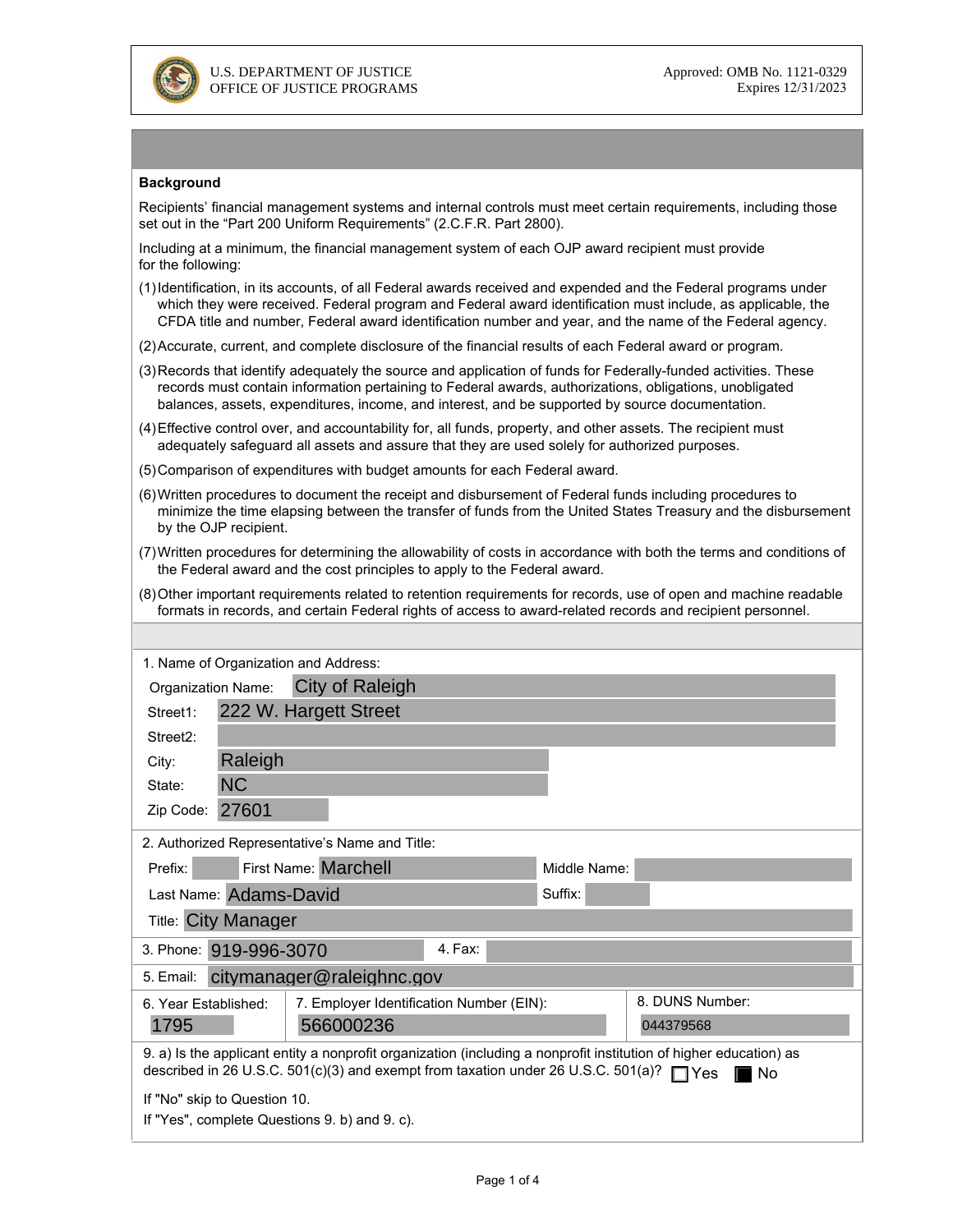

| <b>AUDIT INFORMATION</b>                                                                                                                                                                                                                                                                                                                                                                                                                                                                     |                    |                          |  |  |  |  |
|----------------------------------------------------------------------------------------------------------------------------------------------------------------------------------------------------------------------------------------------------------------------------------------------------------------------------------------------------------------------------------------------------------------------------------------------------------------------------------------------|--------------------|--------------------------|--|--|--|--|
| 9. b) Does the applicant nonprofit organization maintain offshore accounts for<br>the purpose of avoiding paying the tax described in 26 U.S.C. 511(a)?                                                                                                                                                                                                                                                                                                                                      | $\Box$ Yes         | No                       |  |  |  |  |
| 9. c) With respect to the most recent year in which the applicant nonprofit<br>organization was required to file a tax return, does the applicant nonprofit<br>organization believe (or assert) that it satisfies the requirements of 26 C.F.R.<br>53.4958-6 (which relate to the reasonableness of compensation of certain<br>individuals)?                                                                                                                                                 | $\Box$ Yes         | No                       |  |  |  |  |
| If "Yes", refer to "Additional Attachments" under "What An Application Should<br>Include" in the OJP solicitation (or application guidance) under which the<br>applicant is submitting its application. If the solicitation/guidance describes the<br>"Disclosure of Process related to Executive Compensation," the applicant<br>nonprofit organization must provide -- as an attachment to its application -- a<br>disclosure that satisfies the minimum requirements as described by OJP. |                    |                          |  |  |  |  |
| For purposes of this questionnaire, an "audit" is conducted by an independent, external auditor using generally<br>accepted auditing standards (GAAS) or Generally Governmental Auditing Standards (GAGAS), and results in an<br>audit report with an opinion.                                                                                                                                                                                                                               |                    |                          |  |  |  |  |
| 10. Has the applicant entity undergone any of the following types of audit(s)(Please check all that apply):                                                                                                                                                                                                                                                                                                                                                                                  |                    |                          |  |  |  |  |
| "Single Audit" under OMB A-133 or Subpart F of 2 C.F.R. Part 200<br>Ш                                                                                                                                                                                                                                                                                                                                                                                                                        |                    |                          |  |  |  |  |
| <b>Financial Statement Audit</b><br>o                                                                                                                                                                                                                                                                                                                                                                                                                                                        |                    |                          |  |  |  |  |
| Defense Contract Agency Audit (DCAA)                                                                                                                                                                                                                                                                                                                                                                                                                                                         |                    |                          |  |  |  |  |
| Other Audit & Agency (list type of audit):                                                                                                                                                                                                                                                                                                                                                                                                                                                   |                    |                          |  |  |  |  |
| None (if none, skip to question 13)                                                                                                                                                                                                                                                                                                                                                                                                                                                          |                    |                          |  |  |  |  |
| 11. Most Recent Audit Report Issued:<br>$\blacksquare$ Within the last<br>Within the last<br>$\Box$ Over 2 years ago<br>$\Box$ N/A<br>12 months<br>2 years                                                                                                                                                                                                                                                                                                                                   |                    |                          |  |  |  |  |
| Name of Audit Agency/Firm:<br><b>Cherry Bekaert, LLP</b>                                                                                                                                                                                                                                                                                                                                                                                                                                     |                    |                          |  |  |  |  |
| <b>AUDITOR'S OPINION</b>                                                                                                                                                                                                                                                                                                                                                                                                                                                                     |                    |                          |  |  |  |  |
| 12. On the most recent audit, what was the auditor's opinion?<br>Qualified Opinion<br><b>Julge</b> Unqualified Opinion<br>Disclaimer, Going Concern<br>N/A: No audits as<br>or Adverse Opinions<br>described above                                                                                                                                                                                                                                                                           |                    |                          |  |  |  |  |
| Enter the number of findings (if none, enter "0": 0                                                                                                                                                                                                                                                                                                                                                                                                                                          |                    |                          |  |  |  |  |
| Enter the dollar amount of questioned costs (if none, enter "\$0"): \$0                                                                                                                                                                                                                                                                                                                                                                                                                      |                    |                          |  |  |  |  |
| Were material weaknesses noted in the report or opinion?                                                                                                                                                                                                                                                                                                                                                                                                                                     | $\Box$ Yes         | $\blacksquare$ No        |  |  |  |  |
|                                                                                                                                                                                                                                                                                                                                                                                                                                                                                              |                    |                          |  |  |  |  |
| 13. Which of the following best describes the applicant entity's accounting system:<br>$\Box$ Manual<br>Automated<br>Combination of manual and automated                                                                                                                                                                                                                                                                                                                                     |                    |                          |  |  |  |  |
| 14. Does the applicant entity's accounting system have the capability to<br>identify the receipt and expenditure of award funds separately for each<br>Federal award?                                                                                                                                                                                                                                                                                                                        | $\blacksquare$ Yes | $\square$ No<br>Not Sure |  |  |  |  |
| 15. Does the applicant entity's accounting system have the capability to<br>record expenditures for each Federal award by the budget cost categories<br>shown in the approved budget?                                                                                                                                                                                                                                                                                                        | $\blacksquare$ Yes | $\square$ No<br>Not Sure |  |  |  |  |
| 16. Does the applicant entity's accounting system have the capability to<br>record cost sharing ("match") separately for each Federal award, and<br>maintain documentation to support recorded match or cost share?                                                                                                                                                                                                                                                                          | $\blacksquare$ Yes | $\square$ No<br>Not Sure |  |  |  |  |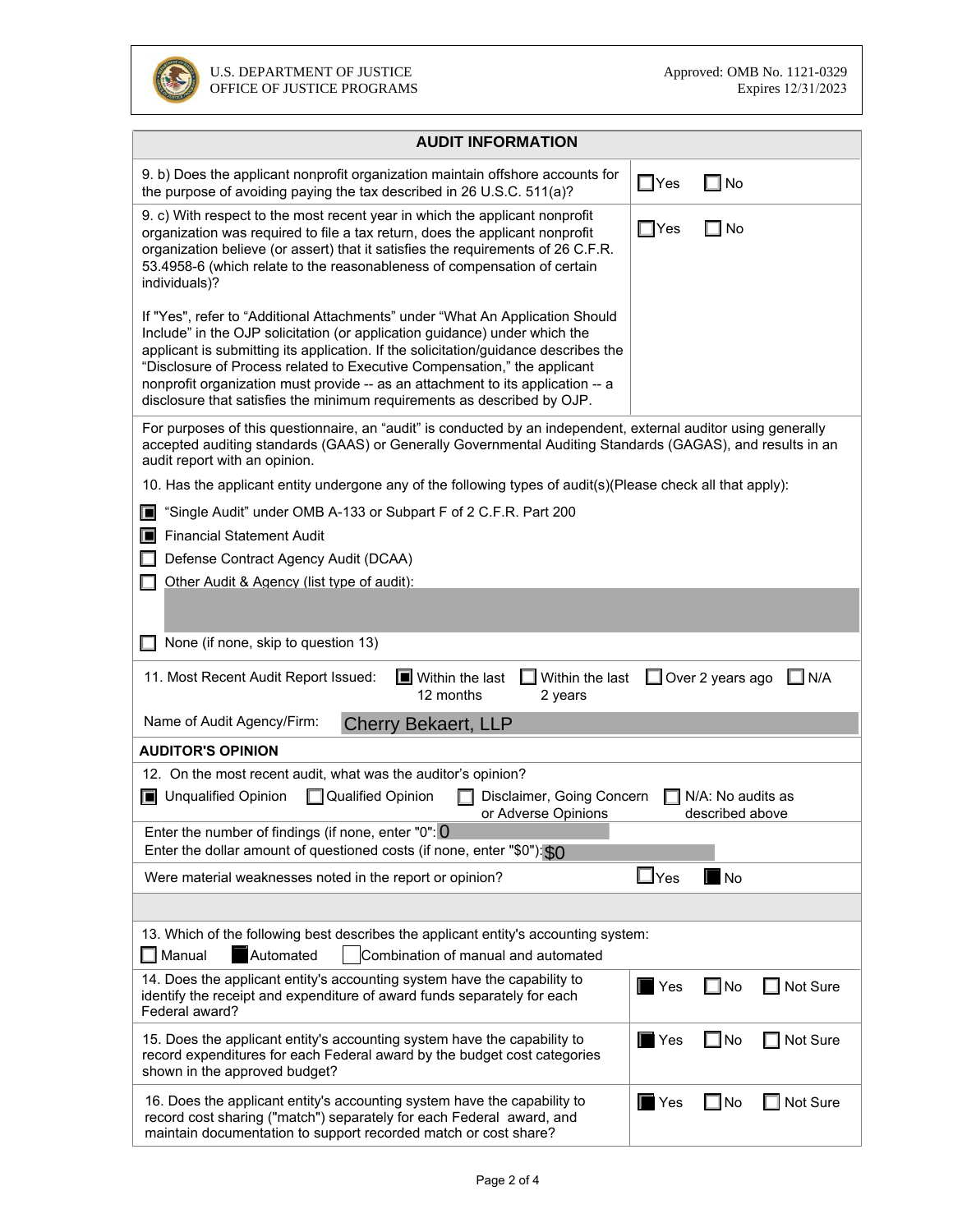

| 17. Does the applicant entity's accounting system have the capability to<br>accurately track employees actual time spent performing work for each federal<br>award, and to accurately allocate charges for employee salaries and wages<br>for each federal award, and maintain records to support the actual time spent<br>and specific allocation of charges associated with each applicant employee?                                                                                                | $\Box$ Yes<br>Not Sure<br>No                                                                |  |  |  |  |
|-------------------------------------------------------------------------------------------------------------------------------------------------------------------------------------------------------------------------------------------------------------------------------------------------------------------------------------------------------------------------------------------------------------------------------------------------------------------------------------------------------|---------------------------------------------------------------------------------------------|--|--|--|--|
| 18. Does the applicant entity's accounting system include budgetary controls<br>to preclude the applicant entity from incurring obligations or costs that exceed<br>the amount of funds available under a federal award (the total amount of the<br>award, as well as the amount available in each budget cost category)?                                                                                                                                                                             | Not Sure<br>No<br>Yes                                                                       |  |  |  |  |
| 19. Is applicant entity familiar with the "cost principles" that apply to recent<br>and future federal awards, including the general and specific principles set out<br>in 2 C.F.R Part 200?                                                                                                                                                                                                                                                                                                          | $\blacksquare$ Yes<br>Not Sure<br>No                                                        |  |  |  |  |
| PROPERTY STANDARDS AND PROCUREMENT STANDARDS                                                                                                                                                                                                                                                                                                                                                                                                                                                          |                                                                                             |  |  |  |  |
| 20. Does the applicant entity's property management system(s) maintain the<br>following information on property purchased with federal award funds (1) a<br>description of the property; (2) an identification number; (3) the source of<br>funding for the property, including the award number; (4) who holds title; (5)<br>acquisition date; (6) acquisition cost; (7) federal share of the acquisition cost;<br>(8) location and condition of the property; (9) ultimate disposition information? | Not Sure<br>No<br>Yes                                                                       |  |  |  |  |
| 21. Does the applicant entity maintain written policies and procedures for<br>procurement transactions that -- (1) are designed to avoid unnecessary or<br>duplicative purchases; (2) provide for analysis of lease versus purchase<br>alternatives; (3) set out a process for soliciting goods and services, and (4)<br>include standards of conduct that address conflicts of interest?                                                                                                             | Not Sure<br>Yes<br>No<br>- 1                                                                |  |  |  |  |
| 22. a) Are the applicant entity's procurement policies and procedures<br>designed to ensure that procurements are conducted in a manner that<br>provides full and open competition to the extent practicable, and to avoid<br>practices that restrict competition?                                                                                                                                                                                                                                    | Not Sure<br>No<br>Yes                                                                       |  |  |  |  |
| 22. b) Do the applicant entity's procurement policies and procedures require<br>documentation of the history of a procurement, including the rationale for the<br>method of procurement, selection of contract type, selection or rejection of<br>contractors, and basis for the contract price?                                                                                                                                                                                                      | No<br>Not Sure<br>Yes                                                                       |  |  |  |  |
| 23. Does the applicant entity have written policies and procedures designed<br>to prevent the applicant entity from entering into a procurement contract<br>under a federal award with any entity or individual that is suspended or<br>debarred from such contracts, including provisions for checking the "Excluded<br>Parties List" system (www.sam.gov) for suspended or debarred sub-grantees<br>and contractors, prior to award?                                                                | Not Sure<br>Yes<br>No                                                                       |  |  |  |  |
| <b>TRAVEL POLICY</b>                                                                                                                                                                                                                                                                                                                                                                                                                                                                                  |                                                                                             |  |  |  |  |
| 24. Does the applicant entity:                                                                                                                                                                                                                                                                                                                                                                                                                                                                        |                                                                                             |  |  |  |  |
| ] No<br>$\blacksquare$ Yes<br>(a) maintain a standard travel policy?                                                                                                                                                                                                                                                                                                                                                                                                                                  |                                                                                             |  |  |  |  |
| (b) adhere to the Federal Travel Regulation (FTR)? $\Box$ Yes<br>∎No                                                                                                                                                                                                                                                                                                                                                                                                                                  |                                                                                             |  |  |  |  |
| <b>SUBRECIPIENT MANAGEMENT AND MONITORING</b>                                                                                                                                                                                                                                                                                                                                                                                                                                                         |                                                                                             |  |  |  |  |
| 25. Does the applicant entity have written policies, procedures, and/or<br>guidance designed to ensure that any subawards made by the applicant<br>entity under a federal award -- (1) clearly document applicable federal<br>requirements, (2) are appropriately monitored by the applicant, and (3)<br>comply with the requirements in 2 CFR Part 200 (see 2 CFR 200.331)?                                                                                                                          | Not Sure<br>Yes<br>No<br>N/A - Applicant does not make<br>subawards under any OJP<br>awards |  |  |  |  |